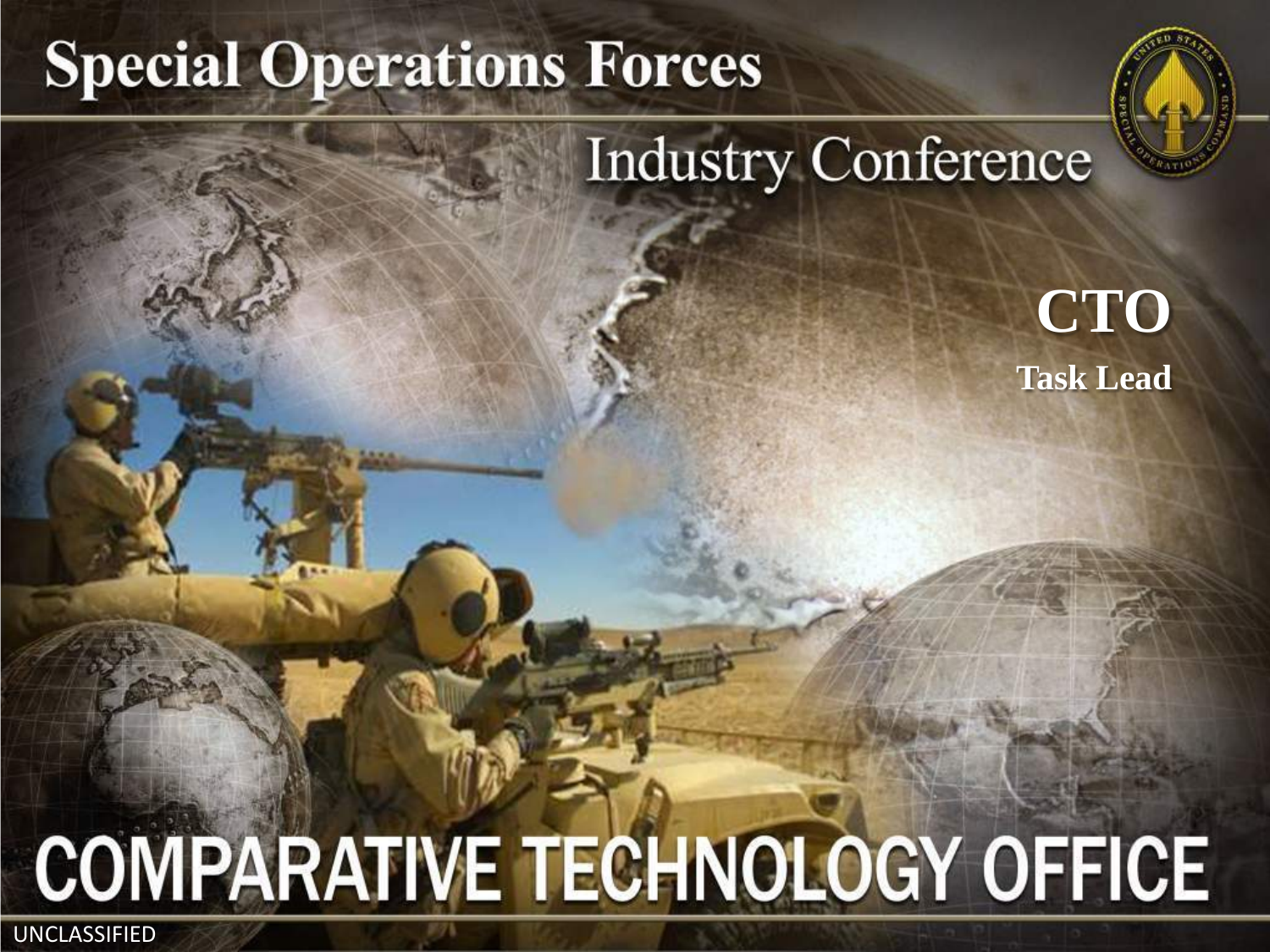### **CTO Mission**

- **Implement congressionally mandated Foreign Comparative Testing (FCT) and Defense Acquisition Challenge (DAC) programs**
- **FCT & DAC provides non-MFP-11 RDT&E funds to acquisition Programs of Record (POR) for comparative or qualitative evaluation of systems/technologies/ processes at a mature technical readiness level 7 or greater**
- **FCT (1989) program tests foreign defense systems that may meet USSOCOM operational requirements**
- **DAC (2003) program tests technology, proposes alternatives to improve a POR cost, schedule and or technical performance**

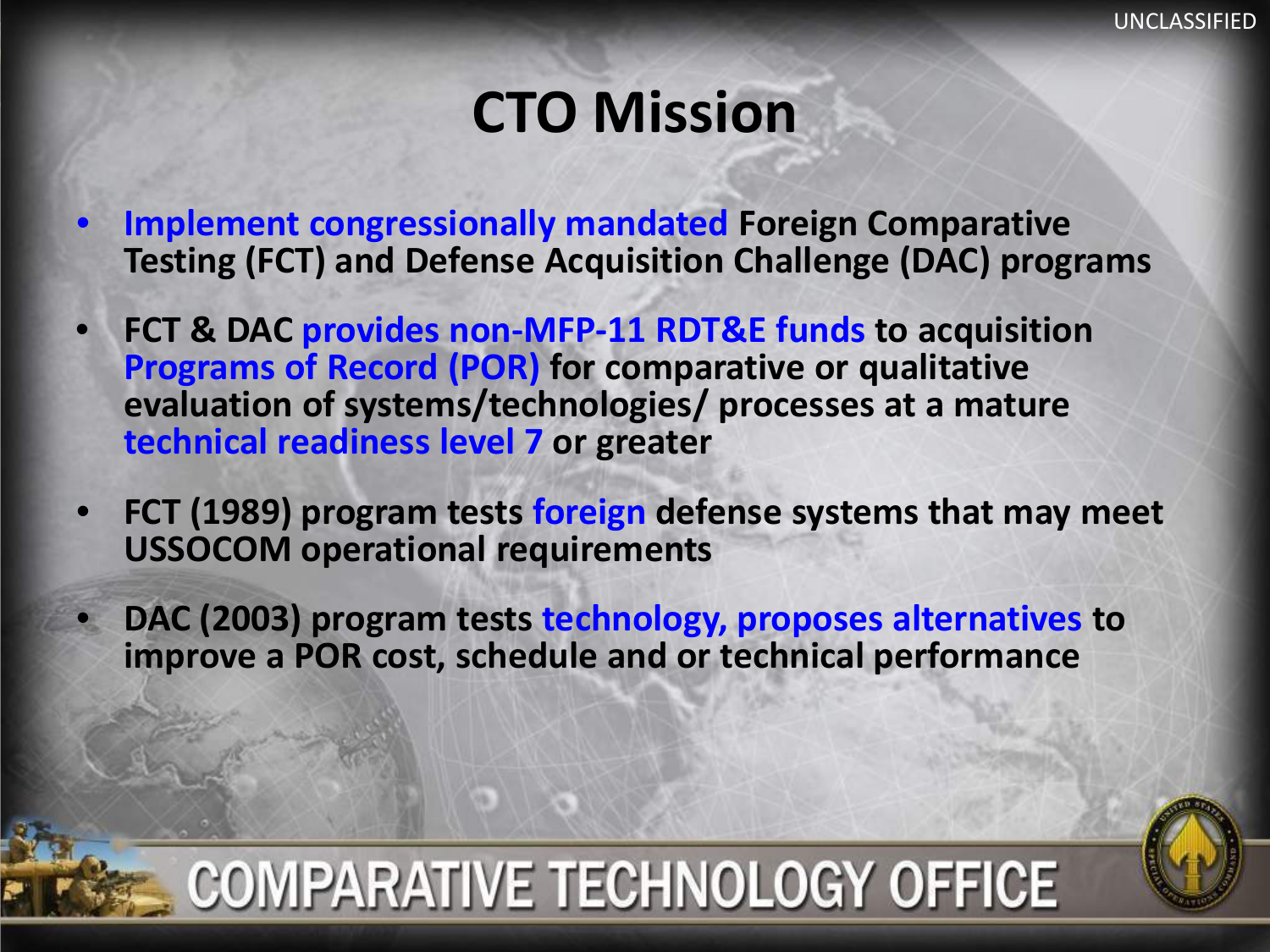# **Applicability**

- **DAC provides any person or activity within or outside the DoD the opportunity to propose to an existing DoD program alternatives, known as "Challenge Proposals," that could result in improvements in performance, affordability, manufacturability, or operational capability of the systems acquired by that program.** 
	- **For innovators, it means faster entry to the defense acquisition system**
	- **For the DoD program managers (PMs), it means increased technology insertions to improve systems**
- **For the FCT program foreign items are nominated by a sponsoring organization within the DoD Government Program Office for testing in order to determine whether the items satisfy U.S. military requirements or address mission area shortcomings.** – **CTO funds testing and evaluation** 
	- **Services fund all procurements that result from a successful test**

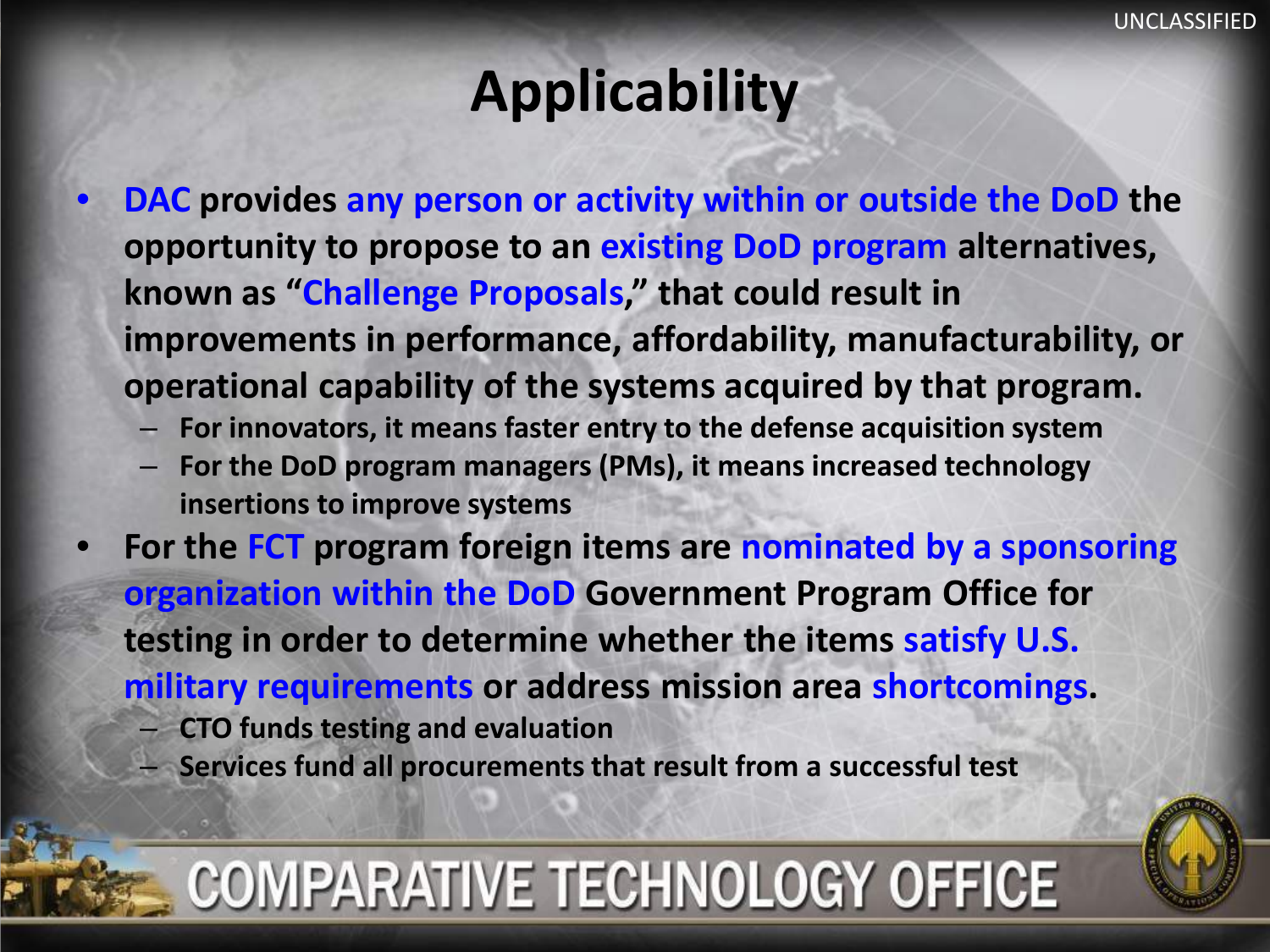## **USSOCOM CTO Historical Track Record**

#### **FOREIGN COMPARATIVE TESTING PROGRAM**

- **Since 1996, SOCOM sponsored 69 FCT projects ~ \$96.1M**
	- 11 Ongoing projects
	- 58 Completed projects
	- 41 met requirements 38 fielded (93%)

#### **DEFENSE ACQUISITION CHALLENGE PROGRAM**

- **Since 2003, SOCOM sponsored 38 projects ~ \$37M**
	- 11 Ongoing projects
	- 27 Completed projects
	- 18 met requirements 17 fielded (94%)

|                 | FY09       | <b>FY10</b> | <b>FY11</b> | <b>FY12</b> |
|-----------------|------------|-------------|-------------|-------------|
| <b>CTO RDTE</b> | \$11M (2%) | \$17M (3%)  | \$10M (2%)  | \$3.6M      |

- **CTO Funding has Represented a Sum Equal to 3% of SOCOM RDT&E Budget**
- **Value of Procurement of Successfully Tested Projects: \$499M**
- **Impressive 300% Return on Investment!**

UNCLASSIFIED

# **COMPARATIVE TECHNOLOGY OFFICE**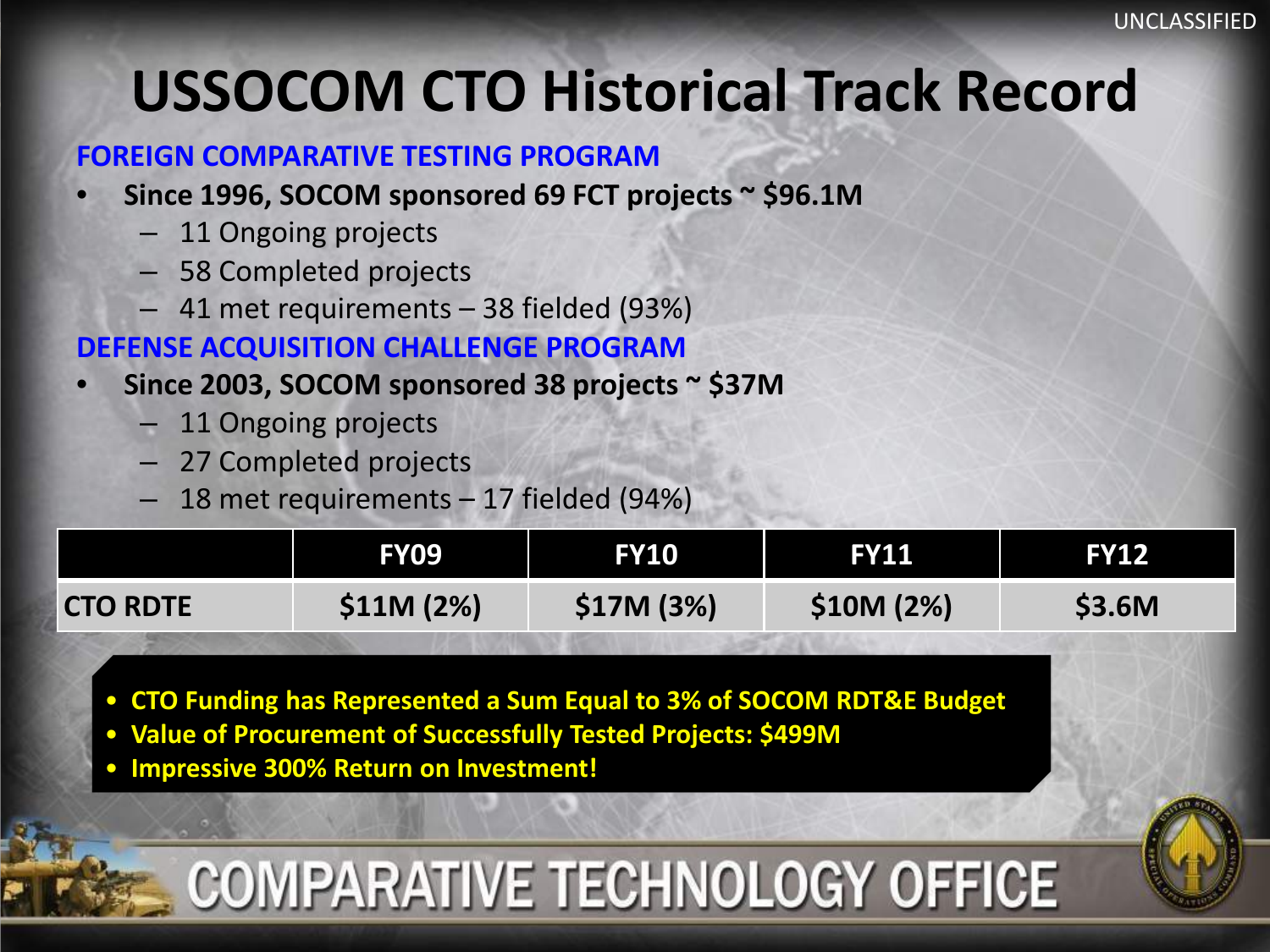### **Operational Philosophy**

- **Enable testing of mature technologies & processes to rapidly meet Special Operations Forces warfighters' needs**
	- **Accelerate acquisition process to support Overseas Contingency Operations**
	- **Expeditiously evaluate mature technologies**
	- **Reduce development costs**
- **Enhance interoperability with coalition & allied forces**
	- **Common equipment at the best value**
- **Challenge existing programs at component, subsystem or system level**
	- **Integrate innovative technologies**
	- **Improve POR cost, schedule, & performance**

*A Worldwide Focus to Meet Needs Quicker!*

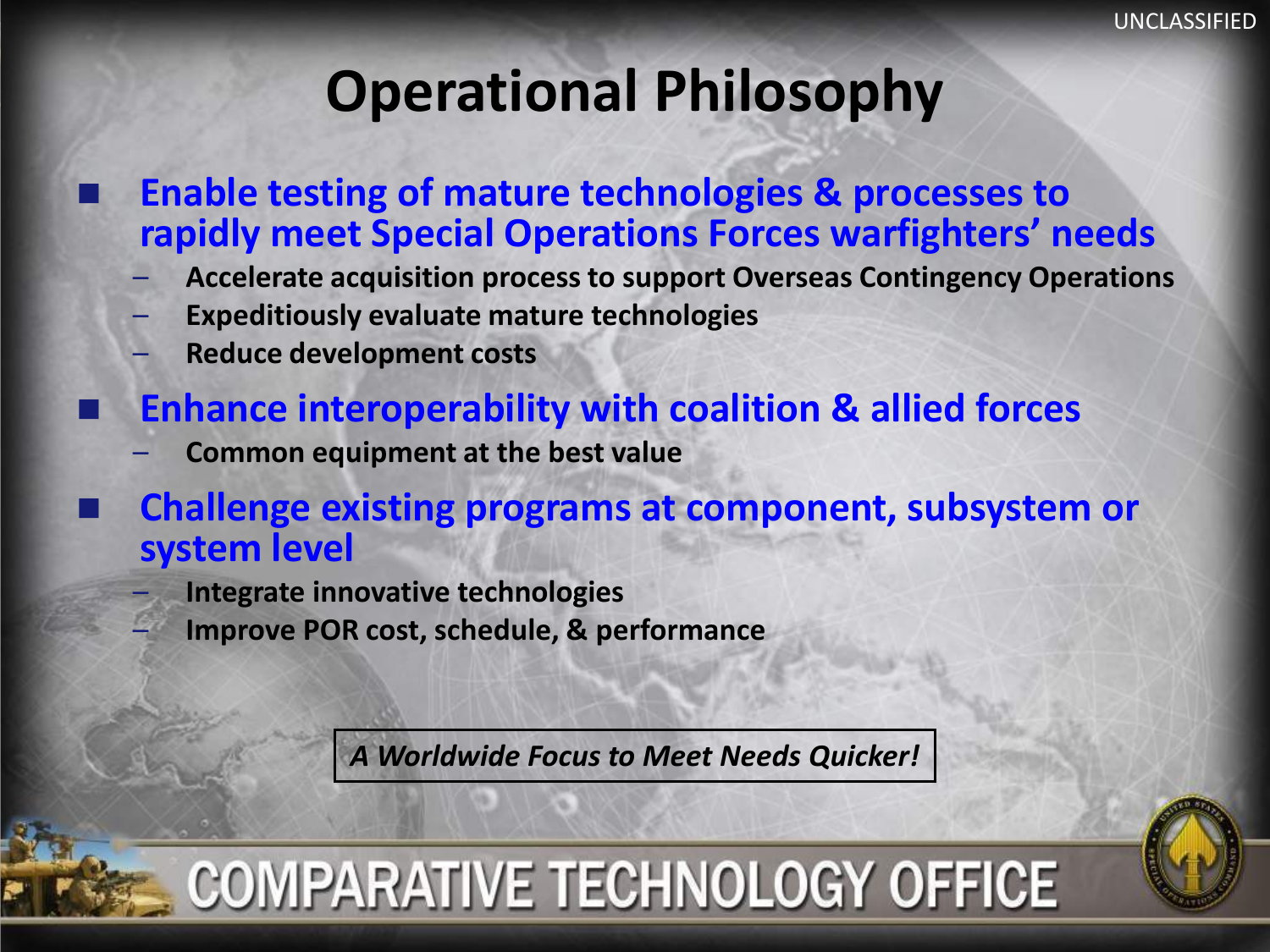### **What can FCT/DAC do?**

• **Jump Start Program of Record**

*RDECOM RDECs / AMSAA*

- *Accelerates Milestone B with available non-MFP11, RDT&E funds*
- **Requisites: must have ongoing acquisition POR or signed requirements document, item must be TRL 7 or greater,** *plus* **intent to procure more systems if test successful**

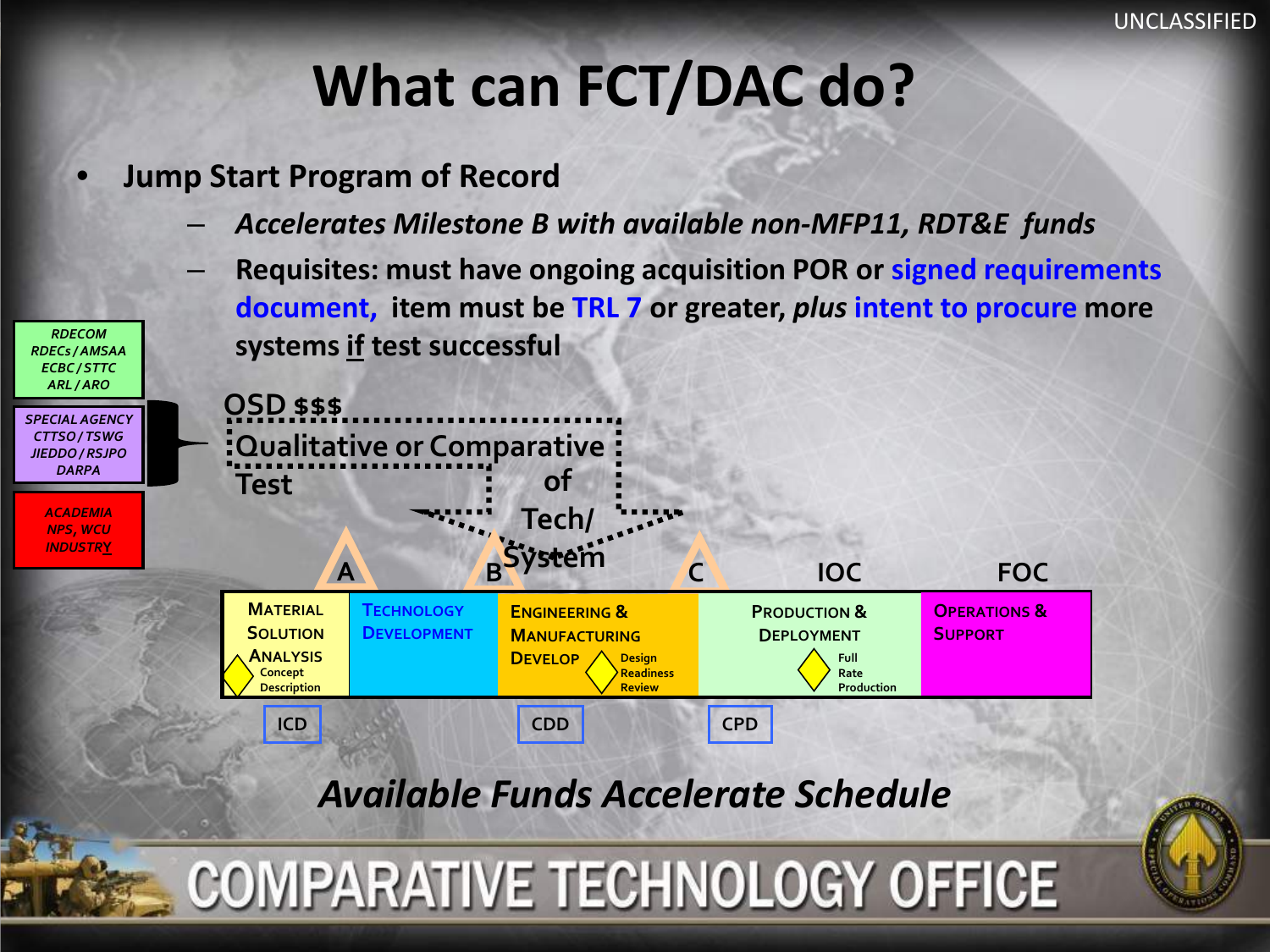# **Ongoing FCT Projects**

| <b>FY</b> | <b>FCT Project</b>                             | <b>Program of Record</b>                 | <b>PEO</b>     |
|-----------|------------------------------------------------|------------------------------------------|----------------|
| <b>08</b> | 40mm L60 HEI Ammunition for AC-130             | <b>Aviation Ammunition</b>               | <b>SW</b>      |
| 08        | Fire Control System for SCAR Grenade Launcher  | Combat Assault Rifle-MK13                | <b>SW</b>      |
| 09        | Airborne Tactical Extraction Platform          | <b>Special Projects</b>                  | <b>SW</b>      |
| 09        | Enhanced Fuze for 70mm MPP Warhead             | <b>Aviation Ammunition</b>               | <b>SW</b>      |
| 09        | <b>Precision Sniper Rifle</b>                  | <b>Family of Sniper Weapon Systems</b>   | <b>SW</b>      |
| 09        | Sub-Caliber Training System for MAAWS          | <b>MAAWS M3</b>                          | <b>SW</b>      |
| 11        | Multi-diver Heating & Cooling Sys for Wet Sub  | <b>Shallow Water Combat Submersibles</b> | M              |
| 11        | SOF Close Target Recon Systems                 | <b>Sensitive Site Exploitation</b>       | <b>SR</b>      |
| 11        | Standoff Gas Cloud Detector of Chem War Agents | <b>Special Projects</b>                  | <b>SW</b>      |
| 12        | SOF Special Recon & Exploitation Systems       | Hostile Forces Tag, Track Locate         | <b>SR</b>      |
| 12        | <b>Tactical Communications Enhancements</b>    | <b>SOF Deployable Node</b>               | C <sub>4</sub> |

**COMPARATIVE TECHNOLOGY OFFICE** 

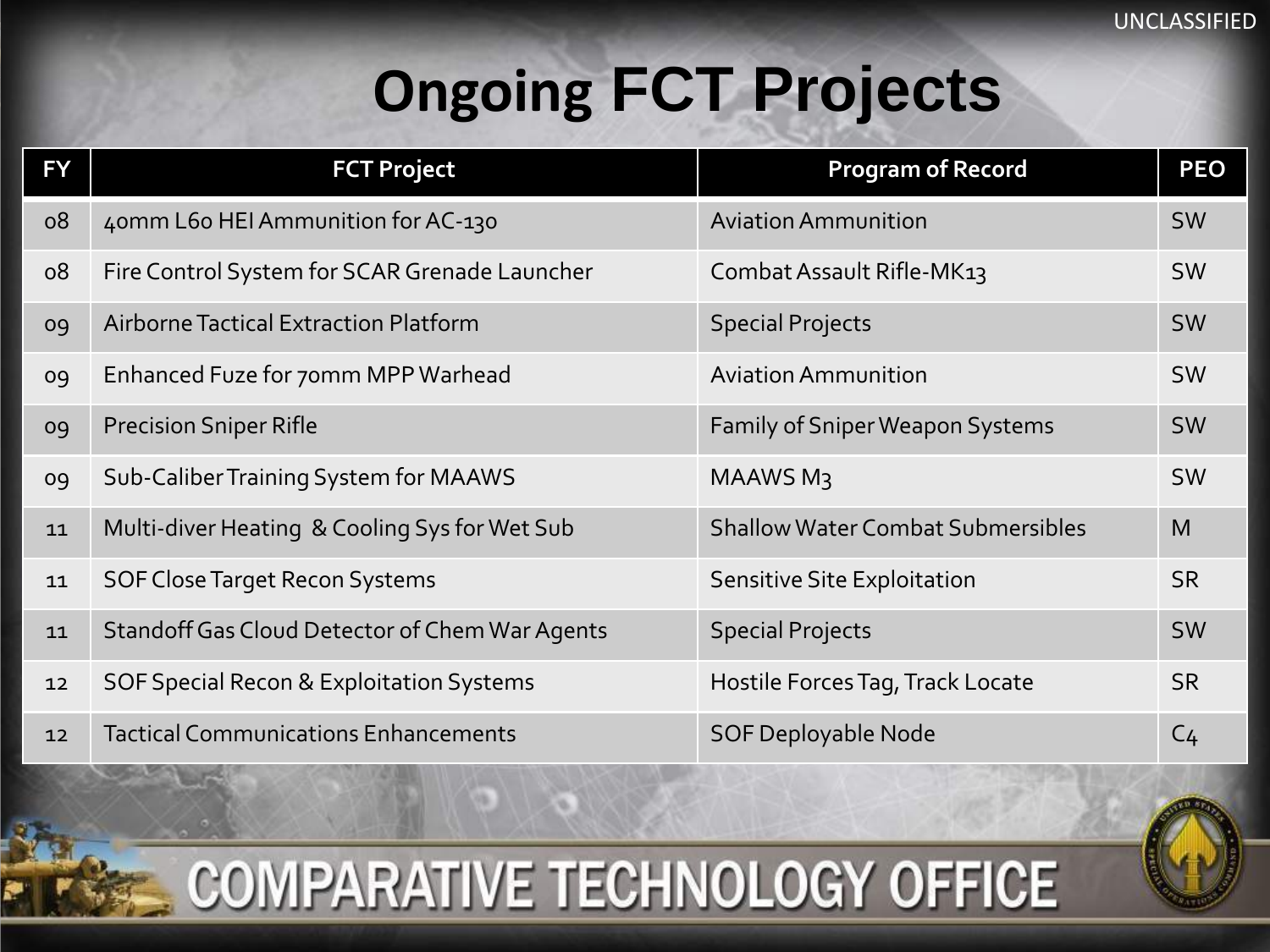# **Ongoing DAC Projects**

| <b>FY</b> | <b>DAC Project</b>                               | <b>Program of Record</b>             | <b>PEO</b>     |
|-----------|--------------------------------------------------|--------------------------------------|----------------|
| 08        | Sensor Fusion Clip-on Night Vision Device        | <b>Weapons Accessories-CNVD</b>      | <b>SW</b>      |
| 09        | <b>Hand-Held Fluid Monitor</b>                   | J <sub>4</sub>                       | J4             |
| 09        | <b>Improved Viper Strike</b>                     | <b>Munitions-SOPGM</b>               | <b>FW</b>      |
| 09        | Next Generation Night Vision Technology          | SOVAS-Handheld                       | <b>SW</b>      |
| 09        | <b>Shock Profile of SOF Combat Assault Rifle</b> | <b>Weapons Accessories</b>           | <b>SW</b>      |
| 10        | Fully Integrated FCU for Machine Guns            | <b>SOF Machine Guns</b>              | <b>SW</b>      |
| 10        | Hostile Fire Aid for AN/AVR-2B                   | AC Survivability Systems-HFI Systems | <b>RW</b>      |
| 10        | LW Increased Capacity Magazine for SCAR          | Combat Assault Weapon                | <b>SW</b>      |
| 10        | <b>Tactical BLOS Comms Extension System</b>      | <b>SOF Deployable Nodes</b>          | C <sub>4</sub> |
| 11        | Thermal FC for 84mm Carl Gustaf                  | <b>MAAWS M3</b>                      | <b>SW</b>      |

**COMPARATIVE TECHNOLOGY OFFICE** 

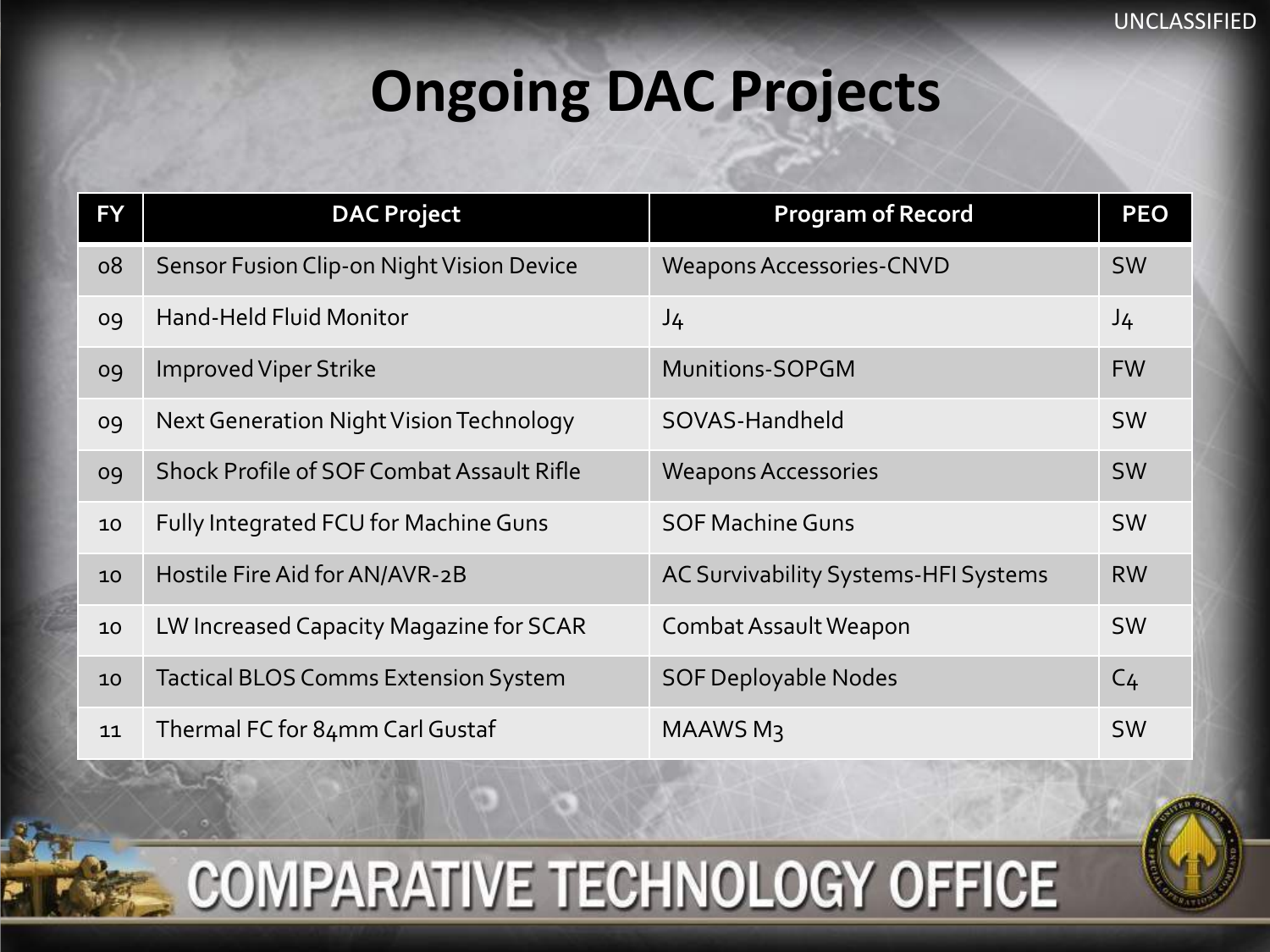# **FCT & DAC Differences**

#### • **New-start Proposals**

- **FCT: Proposed by Government only**
- **DAC: Government or non-Government**

#### • **Vendor Sources**

- **FCT: Test foreign systems**
- **DAC: Intended to test innovative small US vendor products/processes**

#### • **Technologies Tested**

- **FCT: System candidates that meet SOF requirements**
- **DAC: LRU solutions, system spiral developments or processes that challenge (improve) POR cost, schedule or performance**

#### • **FedBizOpps Announcement**

- **FCT: OSD requires for new-start proposal**
- **DAC: USSOCOM requires after project approval**

#### • **Approval Level**

- **FCT: Congress approves new start projects**
- **DAC: ASD (R&E) Approves; updates Congress annually**

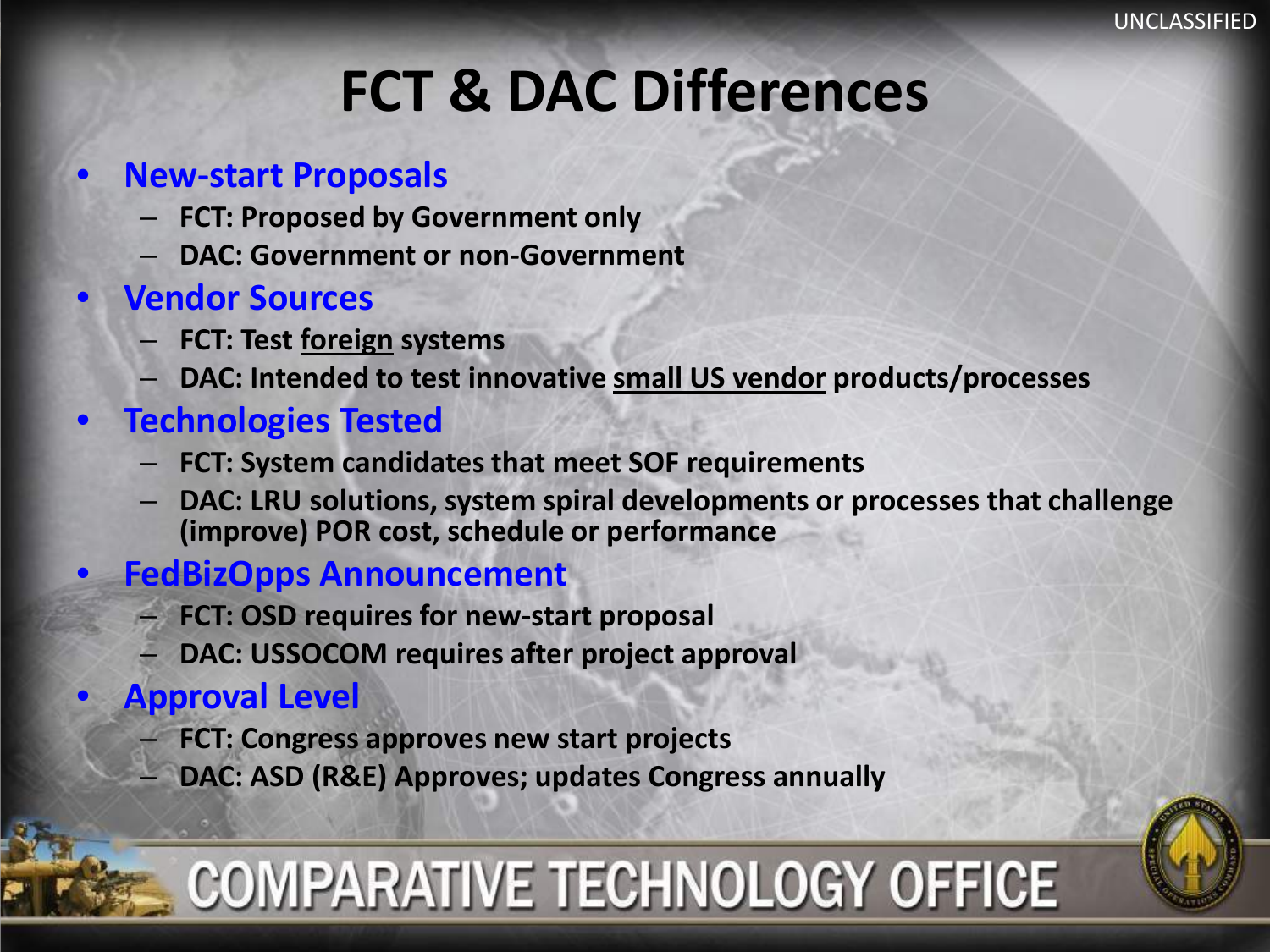### **Frequently Asked Questions**

#### • **What can I use money for?**

- **Test articles (TA): items purchase or lease, vendor engineering support**
- **Test agency costs: ranges, personnel**
- **Program management costs: travel, documentation, engineering support**
- **Cannot use for production items beyond First Article Test units**
- **Can I test foreign and domestic technology under one project? Yes:**
	- **Test item procurement is restricted; i.e., FCT money can be used to buy foreign TA candidates only; & DAC money can buy domestic & foreign TA**
	- **However, domestic and foreign TA can be tested head-to-head using either FCT or DAC funding, i.e., test agency and program management costs**
- **Is a project announcement (RFI/RFP) required after project approval? Yes:**
	- **Ensure full and open competition**
	- **OSD requires FCT include FedBizOpps announcement as part of proposal**
	- **USSOCOM requires DAC announcement post project approval**

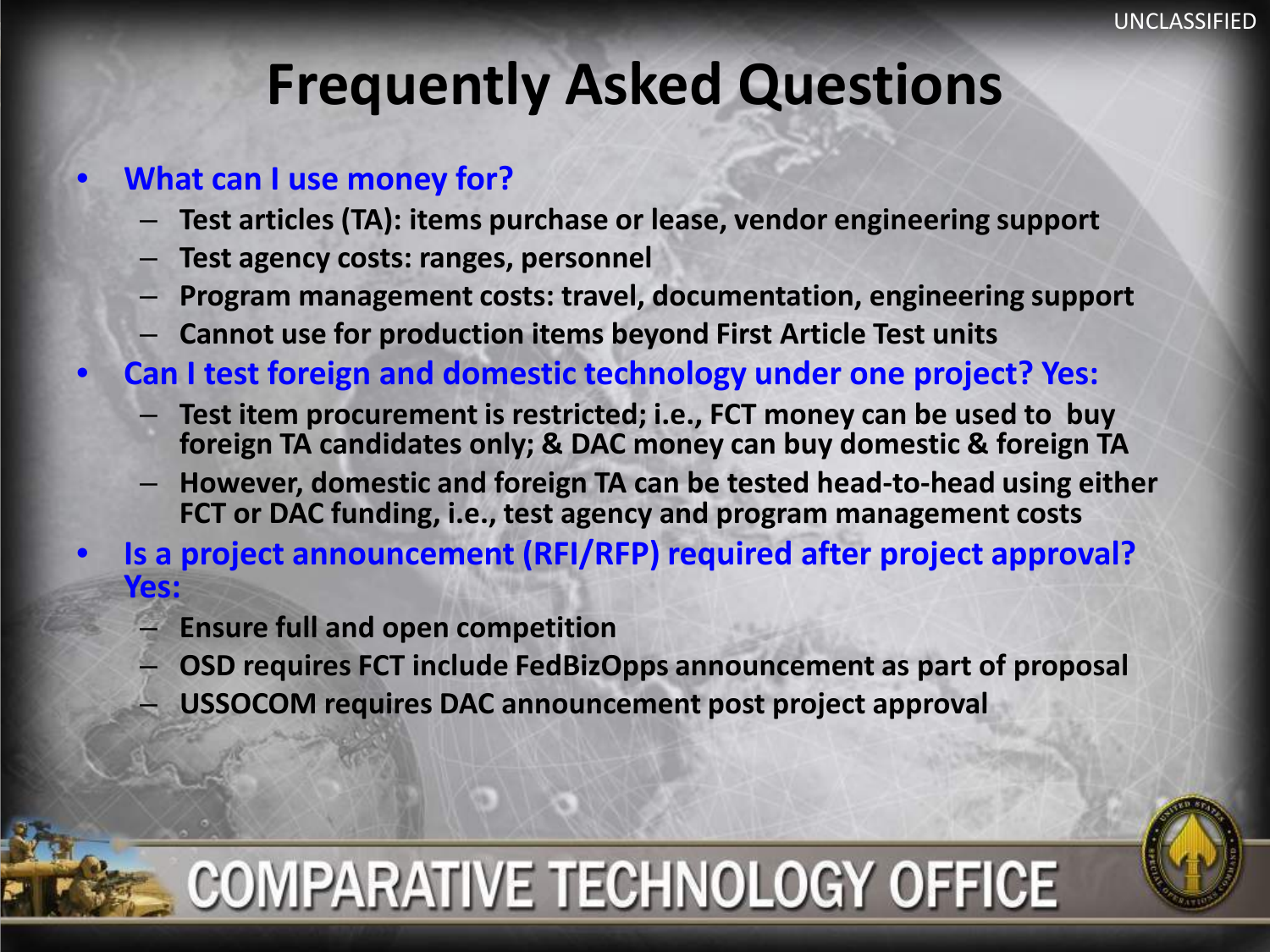### **Frequently Asked Questions (cont.)**

- **Do multiple sources for the same capability require separate DAC/FCT projects? No:**
	- **One comparative test project can involve numerous vendors with the same test objectives**
	- **A project can test head to head foreign and domestic candidate technology - note above restriction on procuring candidate TA**
- **How much money can I get for how many years?**
	- **Projects normally run one to two years; sometimes three years**
	- **Usual upper limit is \$1.5M-\$2M a year; no lower limit**
- **Are there restrictions on what countries can be involved in an FCT project?**
	- **Allied countries: NATO and Non-NATO Allies**
	- **Other non-aligned countries**

UNCLASSIFIED

- **Not with countries in direct confrontation with the US: Iran, North Korea,**
- **Syria, Sudan, Cuba, Venezuela**



# **COMPARATIVE TECHNOLOGY OFFICE**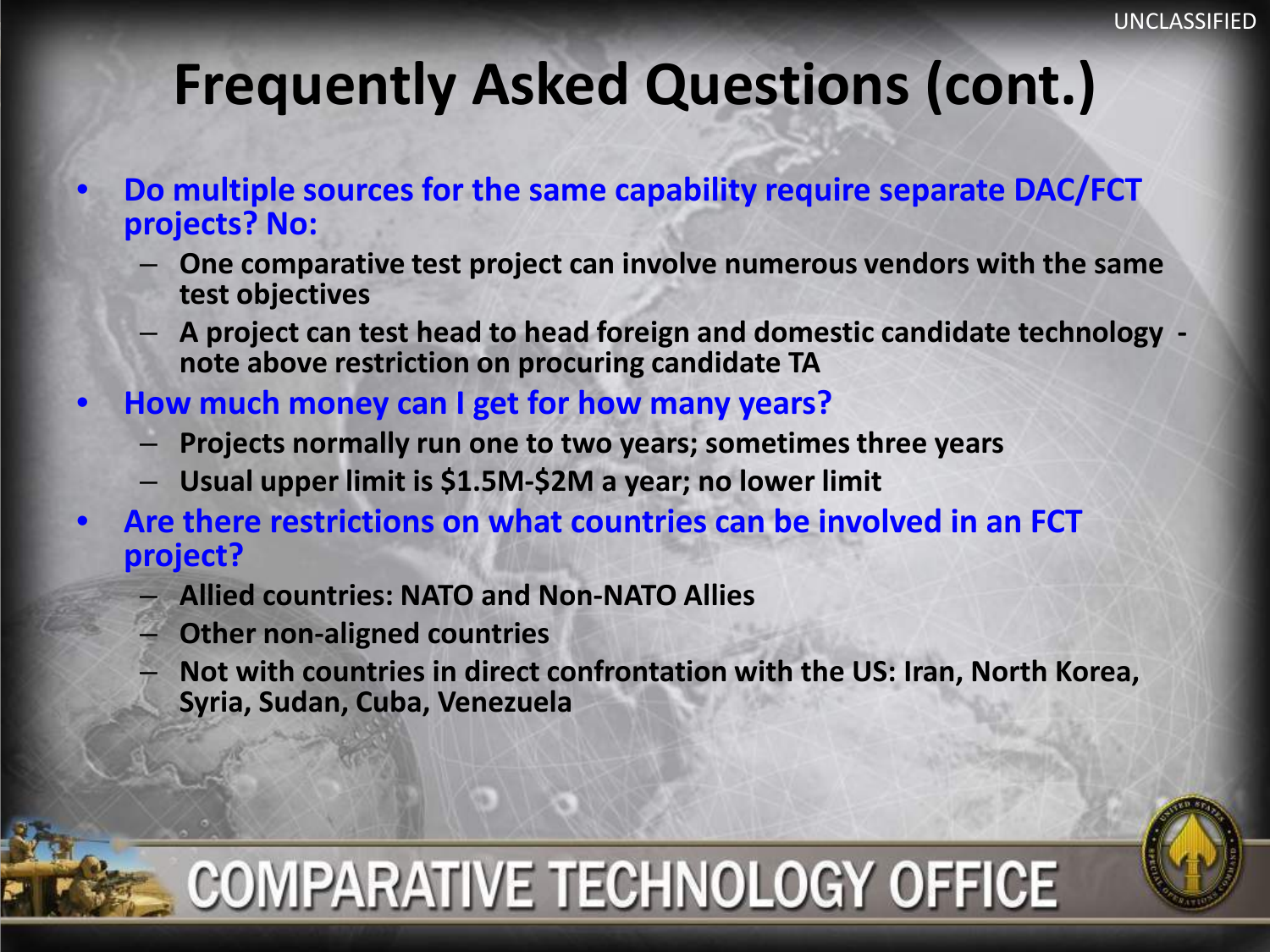# **COMPARATIVE TECHNOLOGY OFFICE**



### **FY 2013 FCT Proposal Process Timeline**

**Jun-**

**Aug** 

**2013**

*(for Fiscal Year 2014 Budget & Execution)*

**Jun** 

**2013**

**May**

**2013**

**Mar**

*2014 CTO Kick-Off*

*2014 Funds Released*

**1 Nov** 

**2013**

*ASD (R&E) Approval (plus 7 days @ Congress for FCT)* 

*OSD Subject Matter Expert (SME) Review*

*Final FY14 Proposals to OSD CTO*

**Sep** 

**2013**

**Dec 2012** *SOCOM AE Initiates Internal Proposal Invitation to PEOs, COCOMs and TSOCS Final Proposals Staffed and SOAE Prioritization & Approval* **2013** *Draft FCT Proposals Due to SOCOM CTO*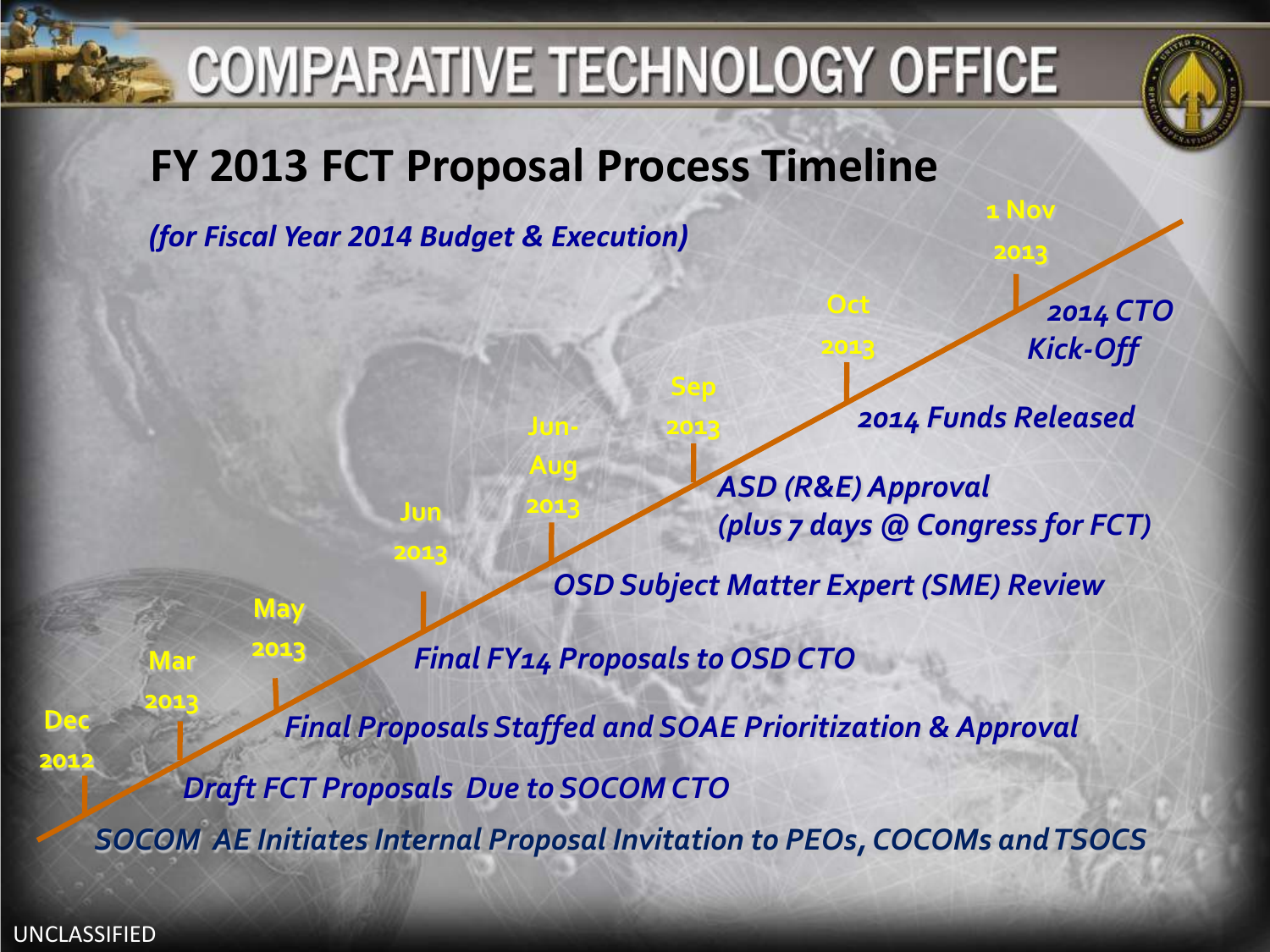# **COMPARATIVE TECHNOLOGY OFFICE**

### **FY 2013 DAC Proposal Process Timeline (Tentative)**

**May**

**2013**

*(for Fiscal Year 2013 Budget & Execution)*

**Apr** 

**2013**

**Mar**

*2013 Funds Released*

*ASD (R&E) Review Selection Approval* 

**Jul**

**2013**

*Submission Final Proposals to OSD CTO*

**2013**

**2013** *OSD BAA Requesting Submission of Proposals to CTO Website Mandated SOCOM Administrative and Technical Evaluation Development of Final DAC Proposals & SOAE Validation* **Mar 2013** *Draft DAC Proposals Due*

UNCLASSIFIED

**Feb**

**2013**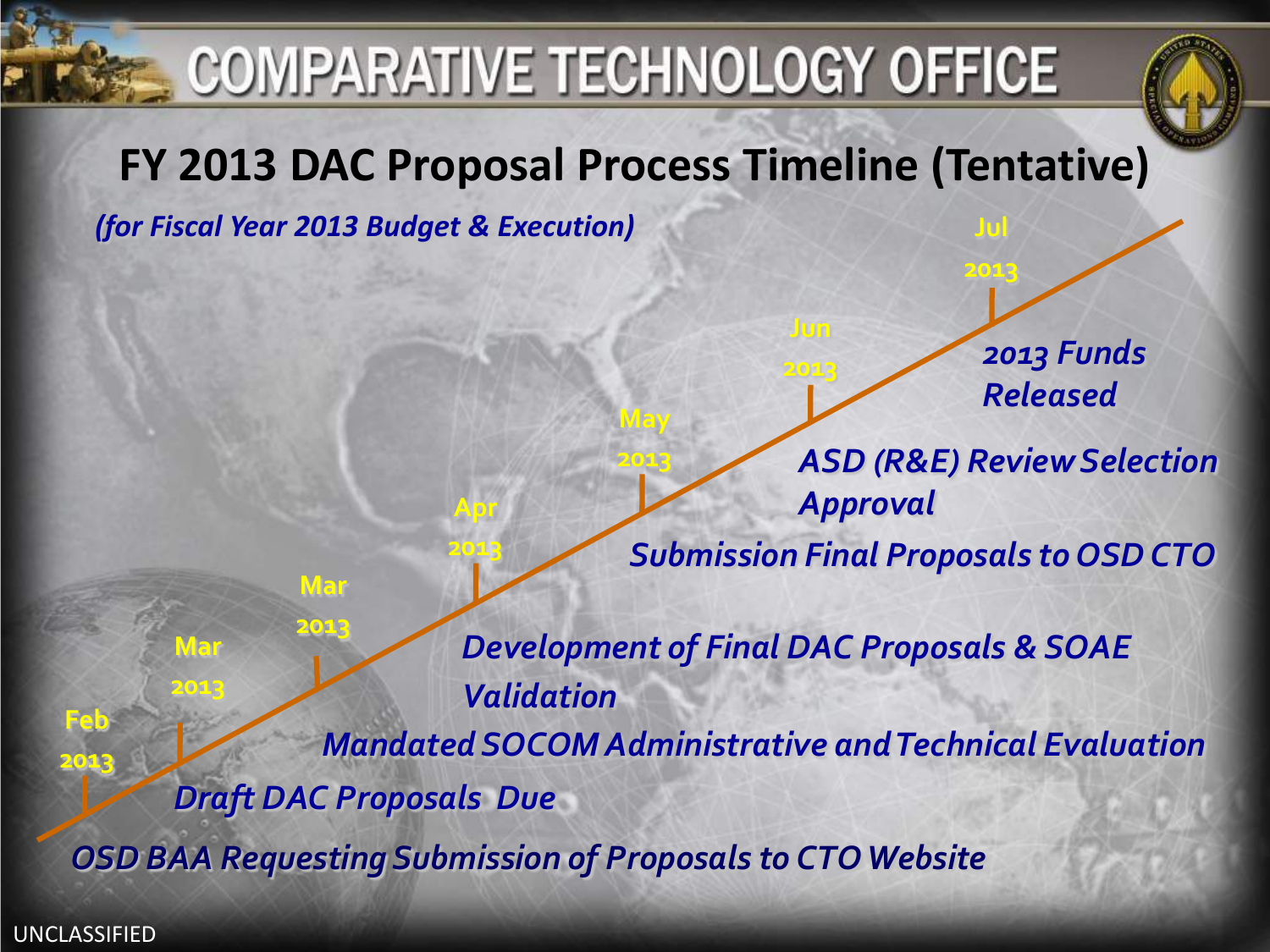### **A Winning Proposal**

- **Clear Explanation of Impact/Benefit to Warfighter**
- **Concise Description of Technology – Title & Bumper Sticker**
- **Valid Special Operations Requirement, Supported by USSOCOM**
- **Government Sponsor Contribution – Activity & Funding**
- **Solid Acquisition Strategy – Procurement funds in FYDP**
- **Return on Investment – Intangible or \$\$\$ Savings**
- **Substantiated Claim of TRL 7**
	- **Benefit to Other Users – Joint is Good**
- **Letters of Endorsement & Intent to Procure**
- **Well Designed Project Plan – Executable Schedule**

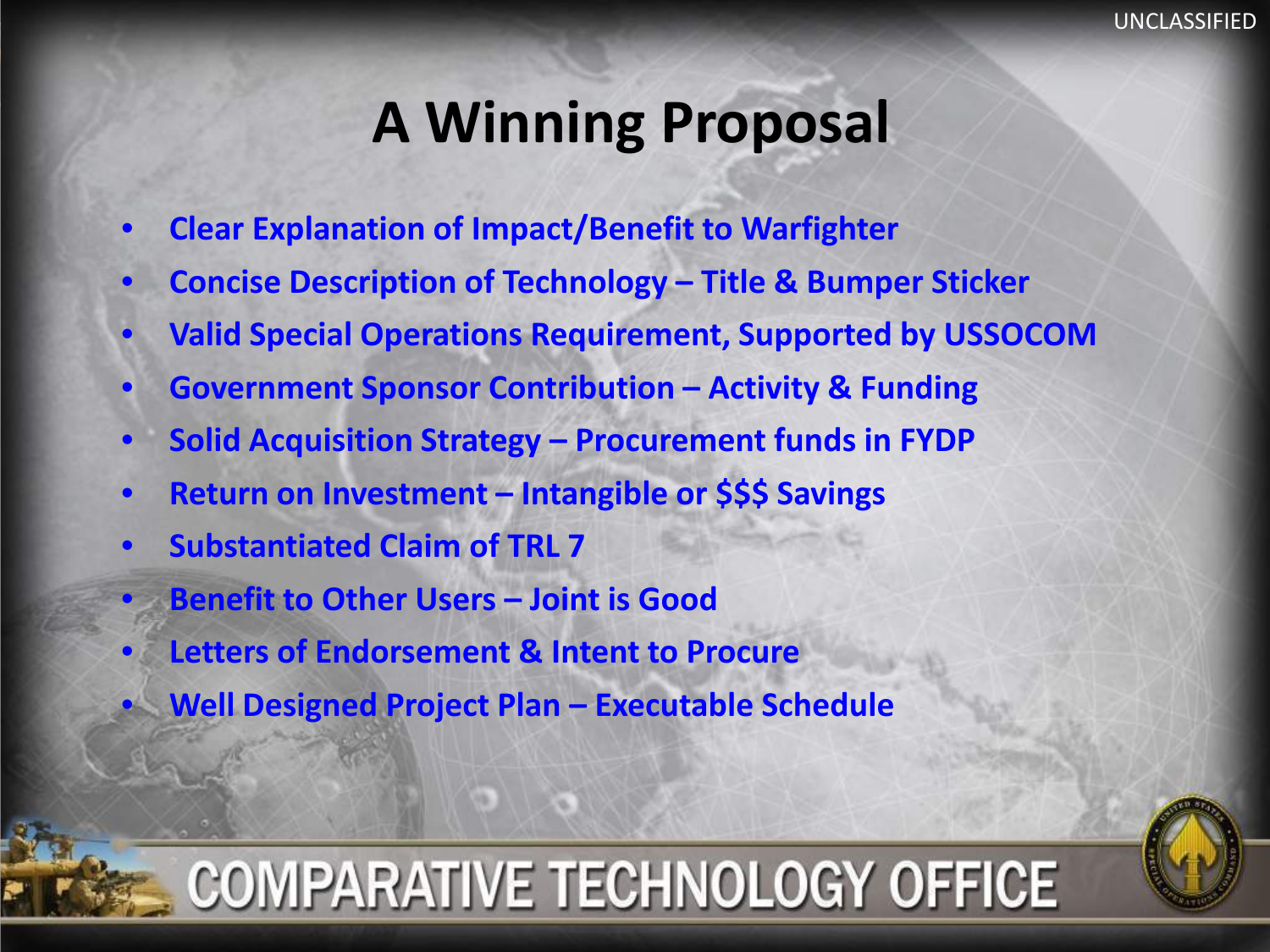### **Summary**

- **OSD managed, administered by SOCOM/Services**
	- **FCT – Foreign non-developmental systems**
	- **DAC – Mature systems, technology, processes**
- **Source of OSD RDT&E funds for Government & Industry**
- **Evaluate "mature technologies" for military use**
- **Test to procure!!!**
	- **Jumpstarts POR test & evaluation, accelerates transition from test to production**
- **Competitive selection process**

*Faster Evaluation, Quicker Fielding!*